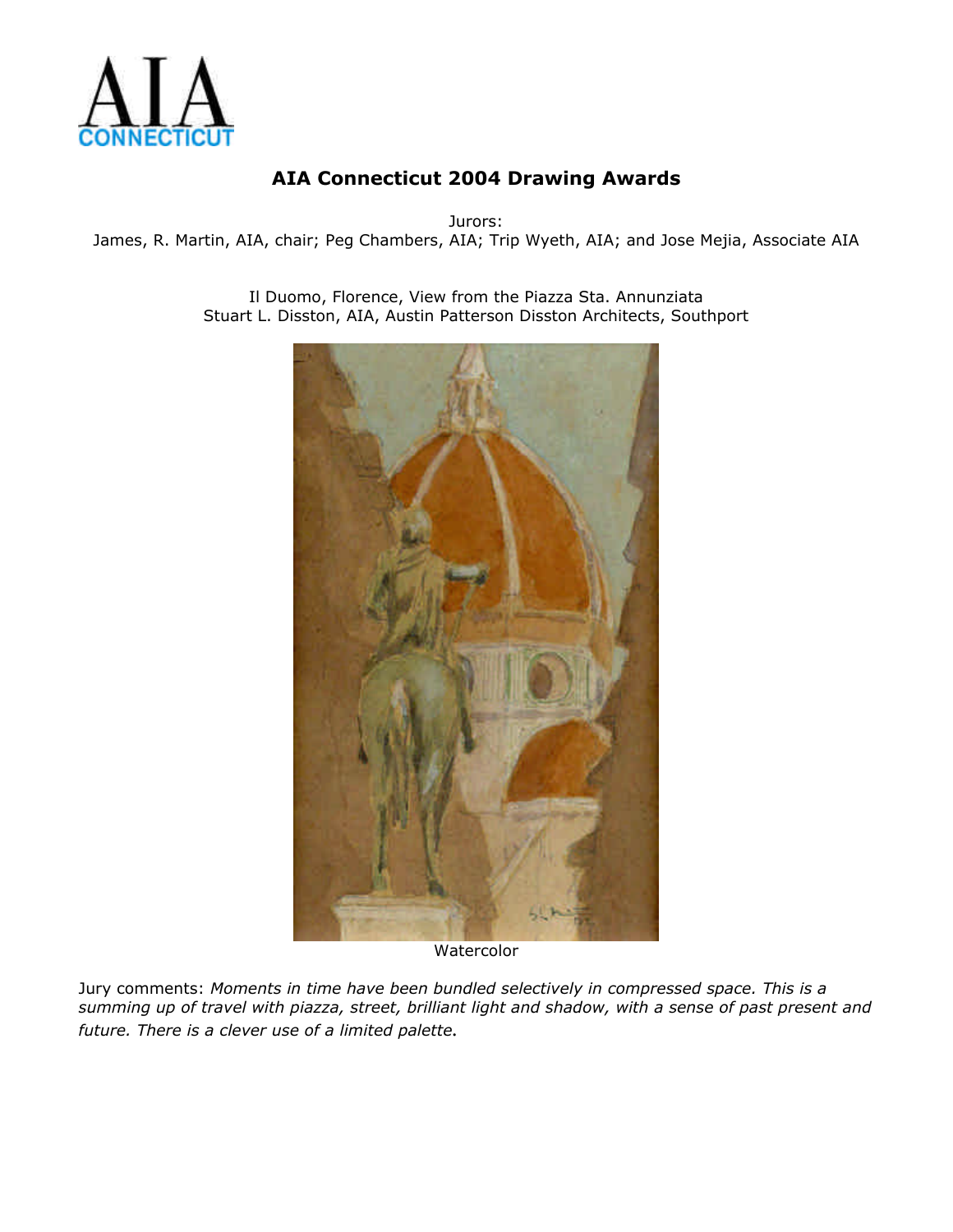

## **AIA Connecticut 2004 Drawing Awards**

Sketch Book of Japan, a Continuous Narrative Bimal Mendis, Cesar Pelli & Associates, New Haven



Crayon, Pen and Ink

Jury comments: *Each section tells a different story with a different technique. A section is used to show what makes the whole tick. This is quick art—a snapshot; a variety of color helps to portray the mood of the subject.*